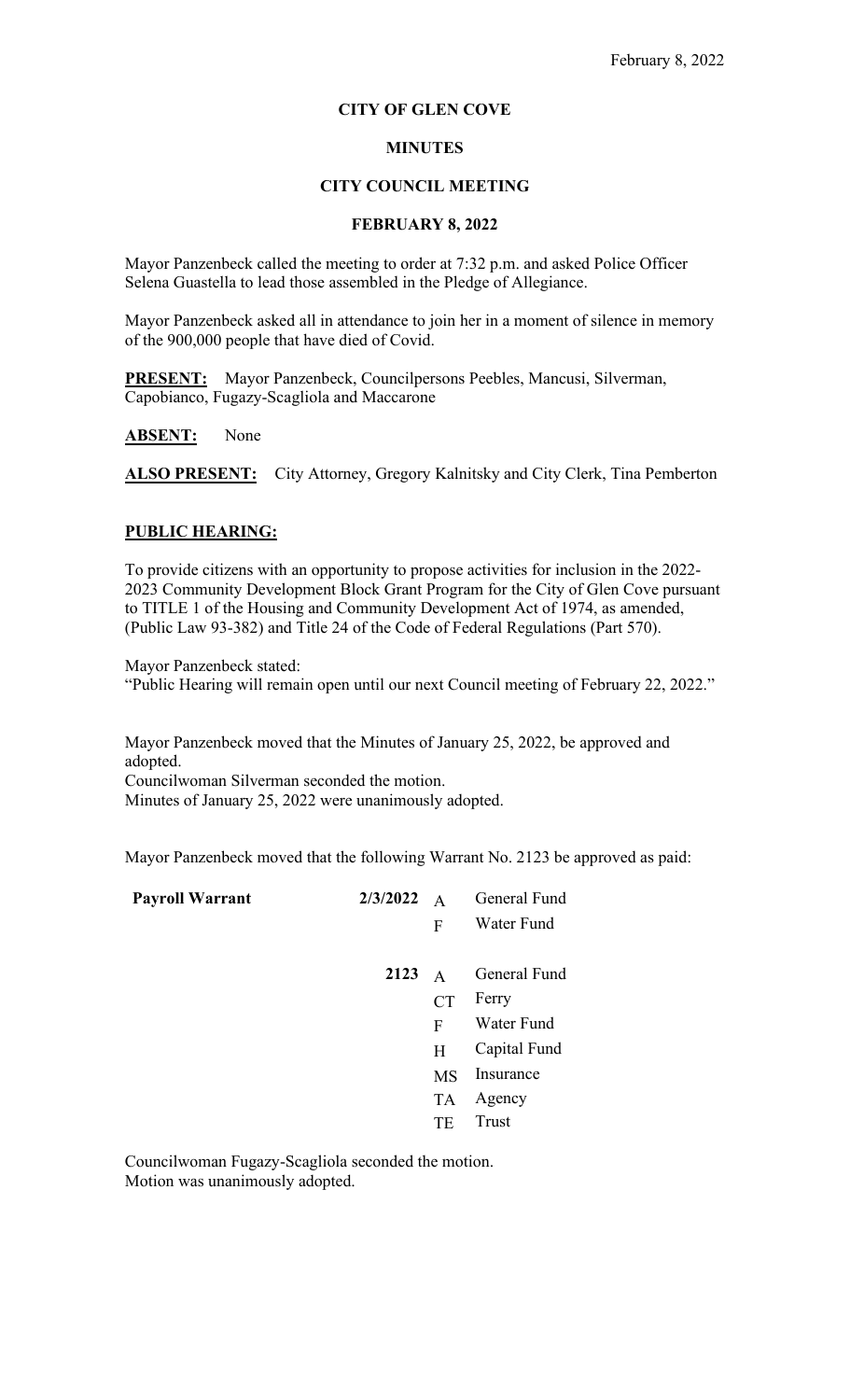Mayor Panzenbeck moved that the following Warrant No. 2203 be approved as paid:

| 2203     | $\mathsf{A}$ | General Fund | \$776,887.27 |
|----------|--------------|--------------|--------------|
|          | CT           | Ferry        | \$108.00     |
|          | F            | Water Fund   | \$29,564.57  |
|          | H            | Capital Fund | \$710.00     |
|          | <b>MS</b>    | Insurance    |              |
|          | <b>TA</b>    | Agency       | \$200.00     |
|          | TE           | Trust        |              |
| 2203 med | A            | General Fund | \$229,950.00 |

| Wire or ACH Payments for period: |         |                | 1/21/2022 | 2/3/2022 |
|----------------------------------|---------|----------------|-----------|----------|
| Date:                            | Vendor: | <b>Reason:</b> |           |          |
| $2/1/2022$ DTC                   |         | Debt Service   |           |          |
| $2/1/2022$ DTC                   |         | Debt Service   |           |          |

Councilwoman Silverman seconded the motion. Motion was unanimously adopted.

Mayor Panzenbeck stated:

"Resolution 6G was mistakenly included in the resolution packet. Therefore, I make a motion to **remove** resolution 6G from the resolution packet and re-letter all resolutions thereafter to be consistent with their corresponding agenda items."

Resolution 6G **BE IT RESOLVED,** that the City Council hereby authorizes the Mayor to enter into an agreement with the Long Island Water Conference Purchasing Cooperative for the purpose of accessing their joint purchase program in order to procure items necessary for the City of Glen Cove's water distribution system.

Councilman Mancusi seconded the motion. Motion to remove Resolution 6G from resolution packet was unanimously adopted.

Mayor Panzenbeck offered Resolutions 6A, 6B, 6C, 6D, 6E, 6F, 6G, 6H, 6I, 6J, 6K, 6L, 6M and 6N, and moved for their adoption.

### Resolution 6A

**BE IT RESOLVED,** that the City Council hereby authorizes the Mayor to enter into on-call agreements with the following engineering and/or architectural professional consultants for the services as identified. All agreements are per City of Glen Cove contractual requirements. Compensation for design services shall be paid per direct technical labor rates times a multiplier of 3.0 with a not-to exceed rate of \$210/hour and construction inspection services shall be paid per direct technical labor rates times a multiplier of 2.3 with a not-to-exceed rate of \$170 per hour, effective January  $1<sup>st</sup>$  through December 31, 2022.

| <b>NAME OF CONTRACTOR</b> | <b>PURPOSE OF CONTRACT</b>         |
|---------------------------|------------------------------------|
| Nelson & Pope Engineers   | Architectural Planning and Design; |
|                           | Civil/Site Engineering;            |
|                           | Mechanical/Electrical;             |
|                           | Roadway Design                     |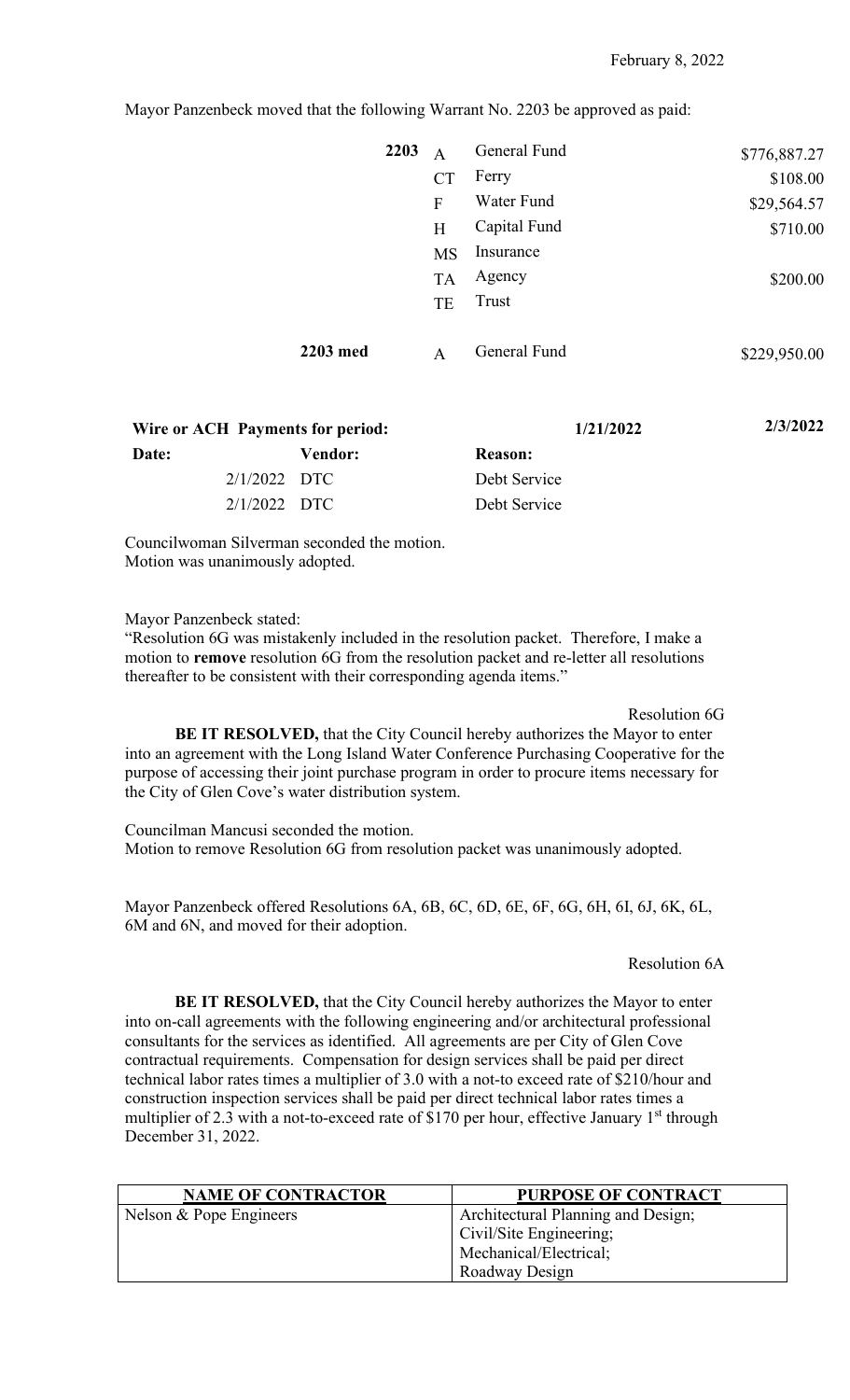| The LiRo Group                               | Civil/Site Engineering;                                      |
|----------------------------------------------|--------------------------------------------------------------|
|                                              | Construction Management/Inspection;                          |
|                                              | Roadway Design;                                              |
|                                              | <b>Structural Engineering</b>                                |
| deBruin Engineering, P.C.                    | Architectural Planning and Design;                           |
|                                              | Civil/Site Engineering;                                      |
|                                              | Construction Management/Inspection;                          |
|                                              | Roadway Design                                               |
| Chazen LaBella Company                       | Civil/Site Engineering, Mechanical/Electrical,               |
|                                              | Architectural Planning & Design, Water/Waste                 |
|                                              | Water Engineer                                               |
| Newport Engineering, P.C.                    | Architectural Planning & Design;                             |
|                                              | Civil/Site Engineering Design;                               |
|                                              | <b>Structural Engineering Design;</b>                        |
|                                              | Mechanical/Electrical Design                                 |
| O'Connor - Petito, LLC                       | Architectural Planning and Design;                           |
|                                              | Civil/Site Engineering;                                      |
|                                              | Land Surveying;                                              |
|                                              | Water/Wastewater Engineering                                 |
| Lizardos Engineering Associates P.C.         | Mechanical/Electrical Design                                 |
| Cashin Associates, P.C.                      | Civil/Site Design;                                           |
|                                              | Construction Management/Inspection;                          |
|                                              | Environmental Engineering (Solid Waste, Site                 |
|                                              | Remediation & Related);                                      |
|                                              | Mechanical/Electrical                                        |
| Lockwood, Kessler & Bartlett, Inc.           | Civil/Site Engineering;<br><b>Environmental Engineering;</b> |
|                                              | Roadway Design;                                              |
|                                              | <b>Structural Engineering</b>                                |
| L.K. McLean Associates, P.C.                 | Architectural Planning and Design;                           |
|                                              | Civil/Site Engineering;                                      |
|                                              | Environmental Engineering (Solid Waste, Site                 |
|                                              | Remediation and Related);                                    |
|                                              | Roadway Design                                               |
| Dvirka &Bartilucci Engineers and Architects, | Architectural Planning and Design;                           |
| P.C.                                         | Civil/Site Engineering;                                      |
|                                              | Environmental Engineering (Solid Waste, Site                 |
|                                              | Remediation and Related);                                    |
|                                              | Water/Wastewater Engineering                                 |
| Nelson, Pope & Voorhis, LLC                  | Environmental Engineering (Solid Waste, Site                 |
|                                              | Remediation and Related);                                    |
| Michel Michell & Associates                  | <b>Traffic Engineering</b>                                   |
| Ensign Environmental, P.C.                   | Landscape Architecture<br>Architectural Planning & Design;   |
|                                              | Civil/Site Engineering;                                      |
|                                              | Construction Management/Inspection;                          |
|                                              | Mechanical/Electrical                                        |
| Hirani Engineering & Land Surveying, P.C.    | Civil/Site Engineering;                                      |
|                                              | Construction Management/Inspection;                          |
|                                              | Land Surveying;                                              |
|                                              | <b>Structural Engineering</b>                                |
| Cameron Engineering & Associates, L.L.P.     | Civil/Site Engineering;                                      |
|                                              | Mechanical/Electrical;                                       |
|                                              | Traffic Engineering;                                         |
|                                              | Water/Wastewater Engineering                                 |
| P.W. Grosser Consulting                      | Civil/Site Engineering;                                      |
|                                              | <b>Environmental Engineering;</b>                            |
| <b>VHB</b> Engineering                       | Water/Wastewater Engineering<br>Civil/Site Engineering;      |
|                                              | Land Surveying;                                              |
|                                              | Roadway Design;                                              |
|                                              |                                                              |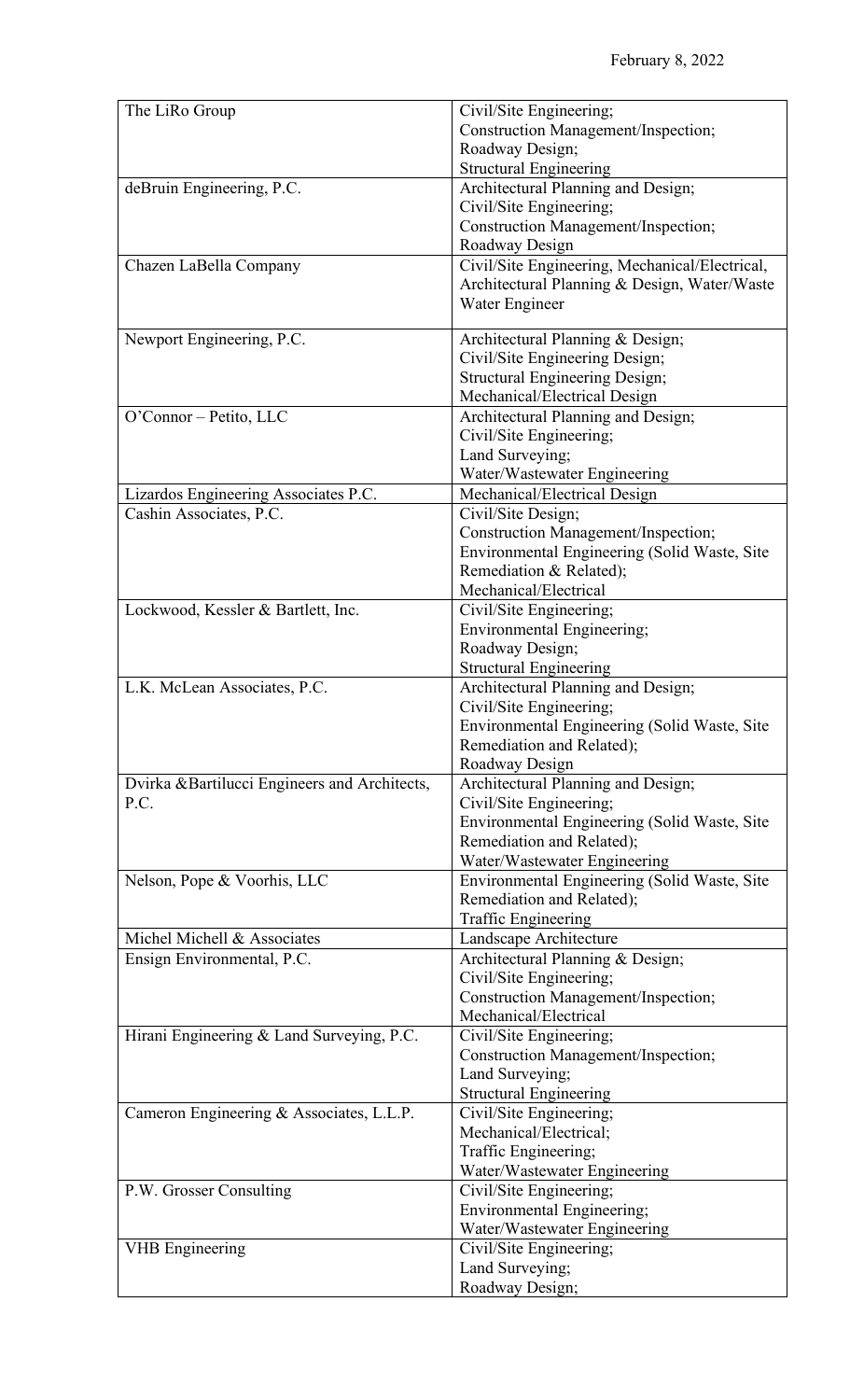|                            | Traffic Engineering                 |  |
|----------------------------|-------------------------------------|--|
| H2M Architects & Engineers | Civil/Site Engineering;             |  |
|                            | Construction Management/Inspection; |  |
|                            | Water/Wastewater;                   |  |
|                            | <b>Structural Engineering</b>       |  |
| Gedeon GRC Consulting      | Civil/Site Engineering;             |  |
|                            | Roadway Design;                     |  |
|                            | Structural Engineering;             |  |
|                            | Traffic Engineering                 |  |
| Land Design Engineering    | Civil/Site Engineering;             |  |
|                            | Land Surveying;                     |  |
|                            | Roadway Design;                     |  |
|                            | <b>Traffic Engineering</b>          |  |

Resolution 6B

**BE IT RESOLVED,** that the City Council hereby authorizes the Mayor to enter into an agreement with Chase, Rathkopf & Chase, LLP, for City Attorney services, with a fee of \$16,667.00 per month, effective February 14, 2022 through December 31, 2022.

Funding: A1420-55492

Resolution 6C

**BE IT RESOLVED,** that the City Council hereby authorizes the Mayor to enter into an agreement with P.W. Grosser Consulting, Inc. to provide professional environmental and engineering services in conjunction with the Site Management Plan (SMP) for Captain's Cove and the associated public roadways, namely: Garvies Point Road., Herb Hill Road and Dickson Street, for the calendar year 2022 in an amount not to exceed \$12,300, inclusive of expenses.

Funding: A1490-55438

Resolution 6D

**BE IT RESOLVED,** that the City Council hereby authorizes the Mayor to accept the proposal of and enter into a service agreement with Edmunds GovTech, to provide licensing software and services/maintenance, for the City Clerk's Office, in the amount of \$2,482.30 annually, effective April 1, 2022 through March 31, 2023.

Funding: A 1410 55407

Resolution 6E

**BE IT RESOLVED,** that the City Council hereby authorizes the Mayor to enter into an agreement with Tel-One to provide intercom and video system hardware and maintenance, for the Youth Bureau, in the amount of \$179.55 per quarter (total annual amount of \$718.20), effective January 1, 2022 through December 31, 2022.

Funding: A7050-55450

Resolution 6F

**BE IT RESOLVED,** that the City of Glen Cove is hereby authorized to participate in the Federal Surplus Property Program, facilitated through the NYS Office of General Services, to help us obtain different property needs throughout the year, with no cost to join.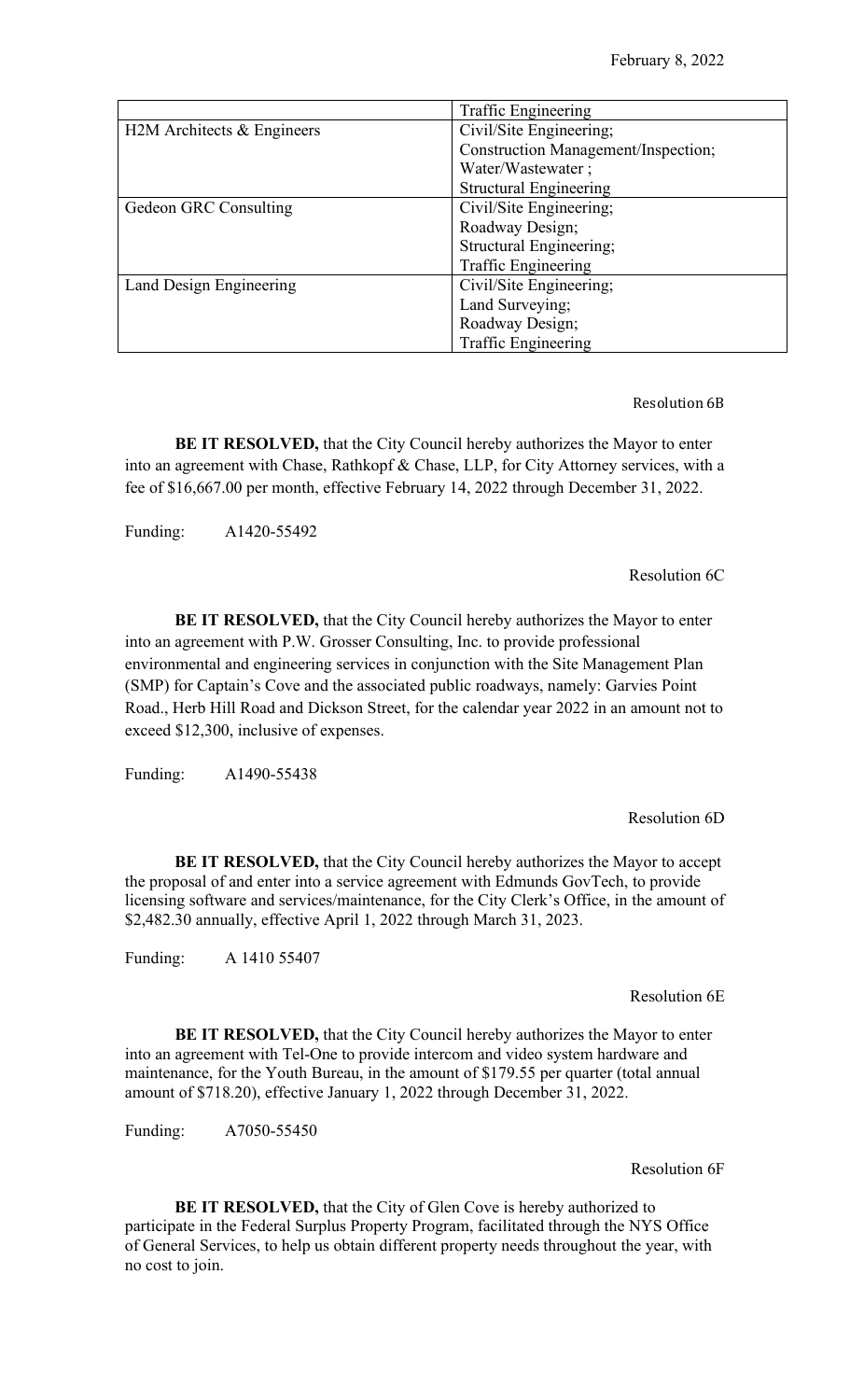#### Resolution 6G

**BE IT RESOLVED,** that the City Council hereby authorizes the Mayor to enter into an agreement with United Rx Solutions to remove and destroy all expired controlled substances in accordance with DEA regulation at a cost of \$295.00 per destruction, not to exceed \$1,000 per year.

Funding: A4540-55438

### Resolution 6H

**BE IT RESOLVED,** that the City Council hereby authorizes the Mayor to enter into an Independent Contractor Agreement with Kathleen Pagano to provide line dance instruction classes for the Senior Center in the amount of \$2,940, effective January 1, 2022 through December 31, 2022.

Funding: A7030-55439 Contractual Programs (SAGE Funded)

Resolution 6I

**BE IT RESOLVED,** that the City Council hereby authorizes the Mayor to enter into an Independent Contractor Agreement with Nydia DiCarali, to perform as a Project Coordinator for the Age-Friendly initiative grant, effective February 1, 2022 through December 31, 2022, for a total of \$35,000.

Funding: A7030-55438 (2022 Nassau County Age-Friendly Reimbursement)

Resolution 6J

**BE IT RESOLVED,** that the City Council authorizes the Mayor to accept Amendment No. 1 to our Independent Contractor Agreement with Jack Morelli Music Inc. to provide an additional eight (8) special occasion performances for the Senior Center for \$2,000, effective January 1, 2022 through December 31, 2022.

Funding: A7030-55439 Contractual Programs (SAGE Funded)

### Resolution 6K

**BE IT RESOLVED,** that the City Council hereby authorizes Tina Pemberton to attend Long Island Village Clerk's & Treasurers Association monthly meetings, throughout the year, at a cost of approximately \$900.

Funding: A1410-55442

Resolution 6L

**BE IT RESOLVED,** that the City Council hereby authorizes the Glen Cove Parade Committee, Inc. Ancient Order of Hibernians to hold their annual "St. Patrick's Day Parade" on March 20, 2022 and the closing of Forest Avenue, School Street, Glen Street and Pearsall Avenue.

Resolution 6M

**BE IT RESOLVED,** that the City Council hereby authorizes Chief William Whitton to attend Annual International Chiefs of Police (IACP) conference, at a cost of \$2,360.50.

Funding: A3120-55411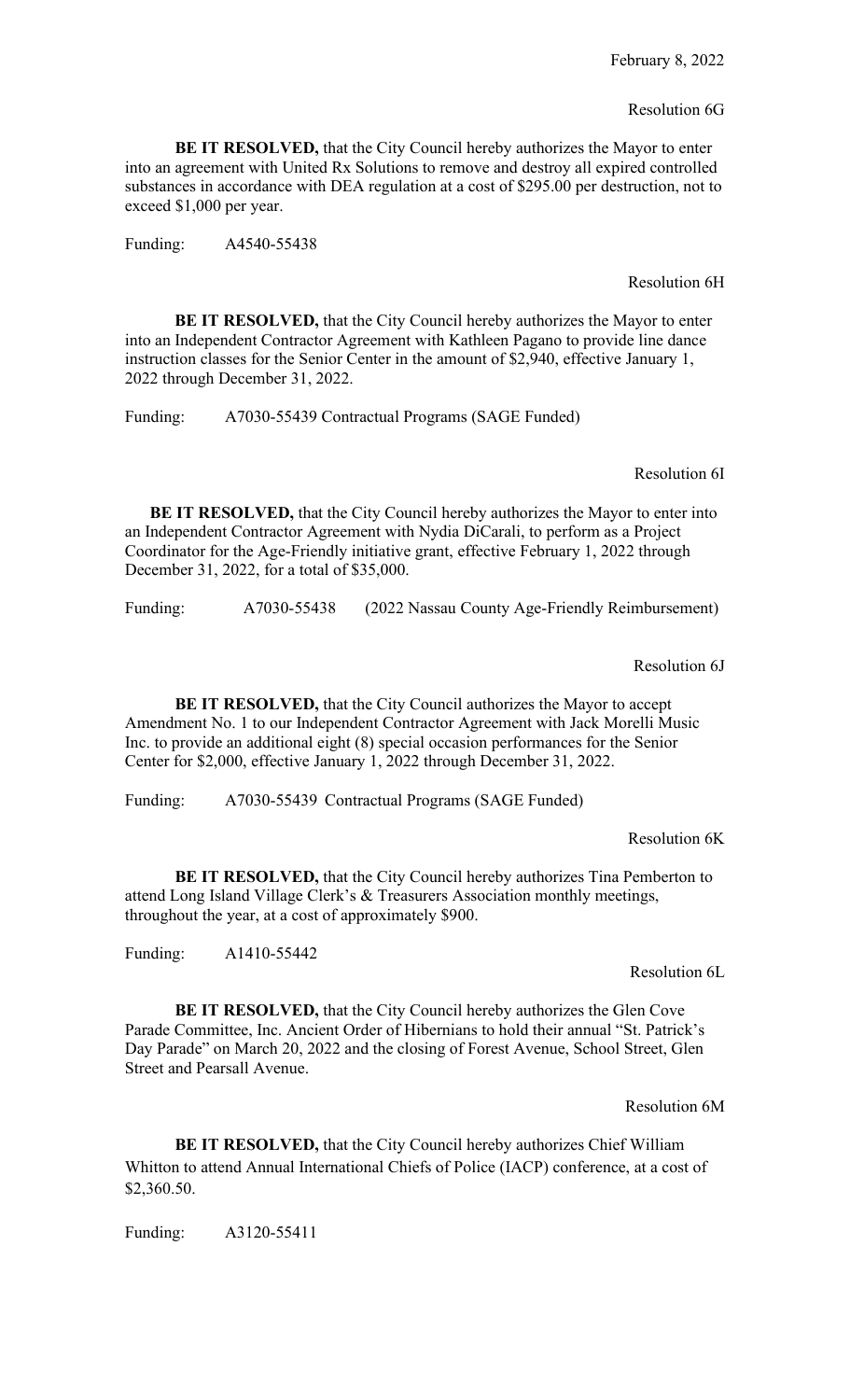**BE IT RESOLVED,** that the City Council hereby authorizes Deputy Chief Christopher Ortiz to attend Annual International Chiefs of Police (IACP) conference, at a cost of \$2,360.50.

Funding: A3120-55411

Councilwoman Silverman seconded the motion. Resolutions 6A was adopted by a vote of six (6) ayes and one (1) nay, with Councilwoman Silverman voting nay. Resolution 6B was adopted by a vote of five (5) ayes and two (2) nays, with Councilpersons Silverman and Fugazy-Scagliola voting nay. Resolutions 6C, 6D, 6E, 6F, 6G, 6H, 6I, 6J, 6K, 6L, 6M and 6N were unanimously adopted.

Mayor Panzenbeck stated: "I move to amend the funding line for Resolution 6D, to state A4540-51120." Councilwoman Fugazy-Scagliola seconded the motion. Motion was unanimously adopted.

Mayor Panzenbeck offered Resolutions 7A, 7B-1, 7B-2, 7C, 7D and 7E, and moved for their adoption.

Resolution 7A

**WHEREAS**, Resolution 7B-1 was passed on January 25, 2022 to appoint Philip W. Grella III as a Police Officer with a stated effective date of January 27, 2022; and

**WHEREAS**, the effective date of employment for Philip W. Grella III was actually and by necessity January 26, 2022;

**NOW, THEREFORE, BE IT RESOLVED**, that, Resolution 7B-1 be amended to state that the effective date of employment for Philip W. Grella III is January 26, 2022

Resolution 7B-1

**BE IT RESOLVED,** that the City Council hereby appoints Tip Henderson as City Attorney with City Attorney's Office, salary of \$1 per month, effective February 14, 2022 through December 31, 2022. Budget Line: A1420-51101

Resolution 7B-2

**WHEREAS**, the City of Glen Cove has appointed a new City Attorney, effective February 14, 2022; and

**WHEREAS**, Gregory Kalnitsky served as City Attorney for a period of two (2) years up to and including February 13, 2022, and by virtue of such service, has knowledge of, and familiarity with, legal issues, suits and proceedings involving or effecting the City, its officers, departments, boards, commissions and agencies; and

**WHEREAS**, the Mayor and City Council feel that it would be in the best interests of the city if Gregory Kalnitsky were and remained available to aid and assist the new City Attorney as to such matters during a brief transition period; and

 **NOW, THEREFORE, BE IT RESOLVED** by the Glen Cove City Council as follows: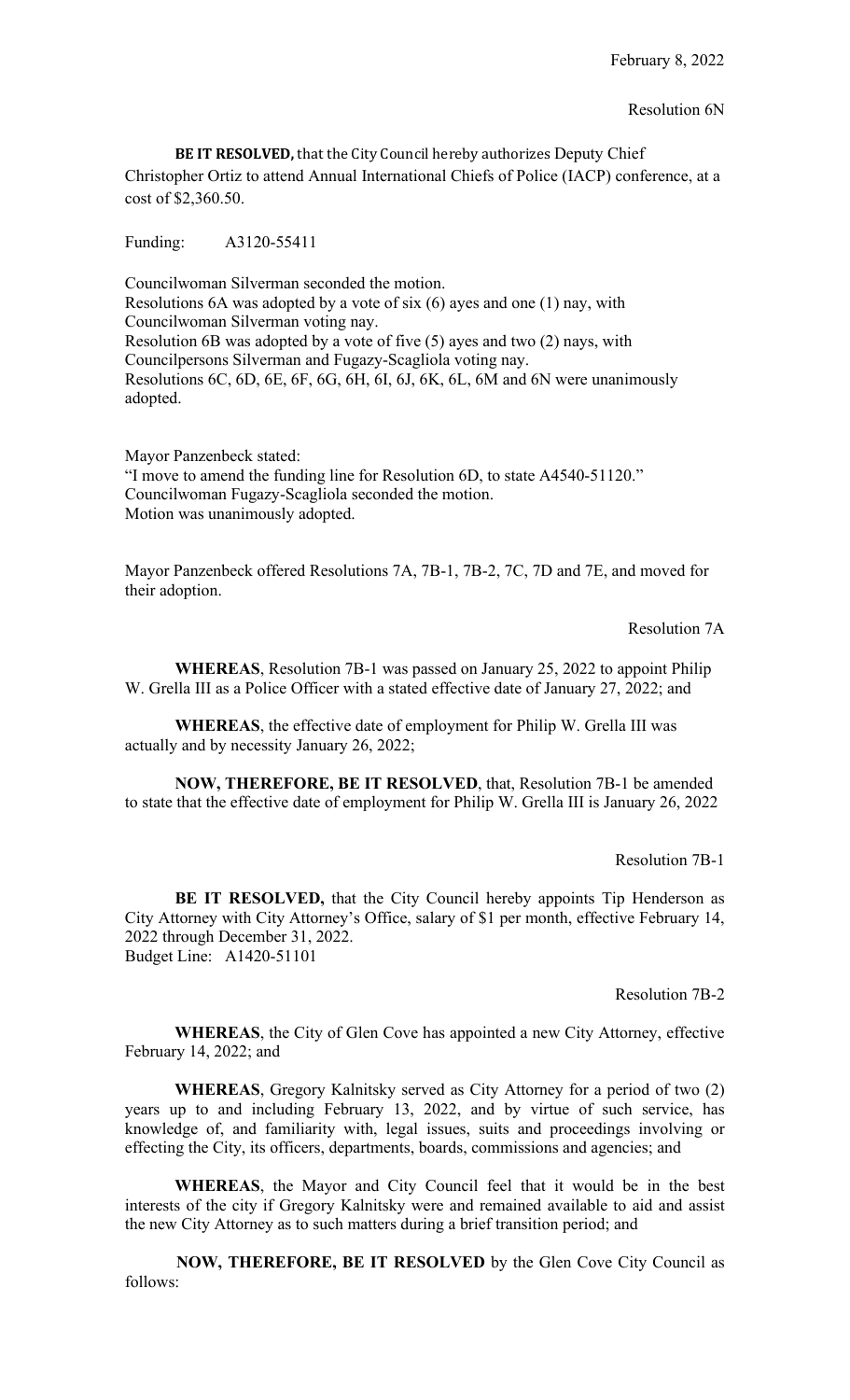Gregory Kalnitsky is hereby appointed as an acting Deputy City Attorney for a set, definite and agreed upon period of February 14, 2022 to March 11, 2022, at an annual salary of \$130,000, together with all usual and commensurate benefits for that period.

Budget Line: A1420-51101

Resolution 7C

**WHEREAS**, an examination for Account Clerk was given by the Municipal Civil Service Commission of Glen Cove; and

**WHEREAS**, a continuous recruitment eligible list was established by the Glen Cove Municipal Civil Service Commission; and

**WHEREAS**, Patricia Antoniotti is certified as eligible under said list by the Glen Cove Municipal Civil Service Commission;

**NOW, THEREFORE, BE IT RESOLVED**, that, Patricia Antoniotti is hereby appointed as a Account Clerk with the Finance Department at an annual salary of \$42,571 (Grade 6, Step 0) with an effective date of February 9, 2022.

Budget Line: A1310-51101

Resolution 7D

**WHEREAS**, an examination for Emergency Medical Technician (Basic) was given by the Municipal Civil Service Commission of Glen Cove; and

**WHEREAS**, a continuous recruitment eligible list was established by the Glen Cove Municipal Civil Service Commission; and

**WHEREAS**, Elliott R. Montalvan and Akash Mathew are certified as eligible under said list by the Glen Cove Municipal Civil Service Commission;

**NOW, THEREFORE, BE IT RESOLVED**, that, Elliott R. Montalvan and Akash Mathew are hereby appointed as Emergency Medical Technicians (Basic) with the EMS at \$18.00 per hour with an effective date of February 9, 2022.

Budget Line: A4540-51120

Resolution 7E

**BE IT RESOLVED, that the City Council hereby appoint the following persons** to the Youth Bureau as indicated:

| Name                   | <b>Position</b>                         | <b>Salary</b>     | <b>Effective Date</b> |
|------------------------|-----------------------------------------|-------------------|-----------------------|
| <b>Ashley DeCurtis</b> | <b>Youth Service</b><br>\$9.50 per hour |                   | 2/9/2022              |
|                        | Worker                                  |                   |                       |
| Francesca Carbone      | <b>Youth Service</b>                    | $$11.00$ per hour | 2/9/2022              |
|                        | Worker                                  |                   |                       |

Budget Line: A7050-51120

Councilwoman Fugazy-Scagliola seconded the motion.

Resolutions 7B-1 and 7B-2 were adopted by a vote of six (6) ayes and one (1) abstention, with Councilwoman Silverman abstaining.

Resolutions 7A, 7C, 7D and 7E were unanimously adopted.